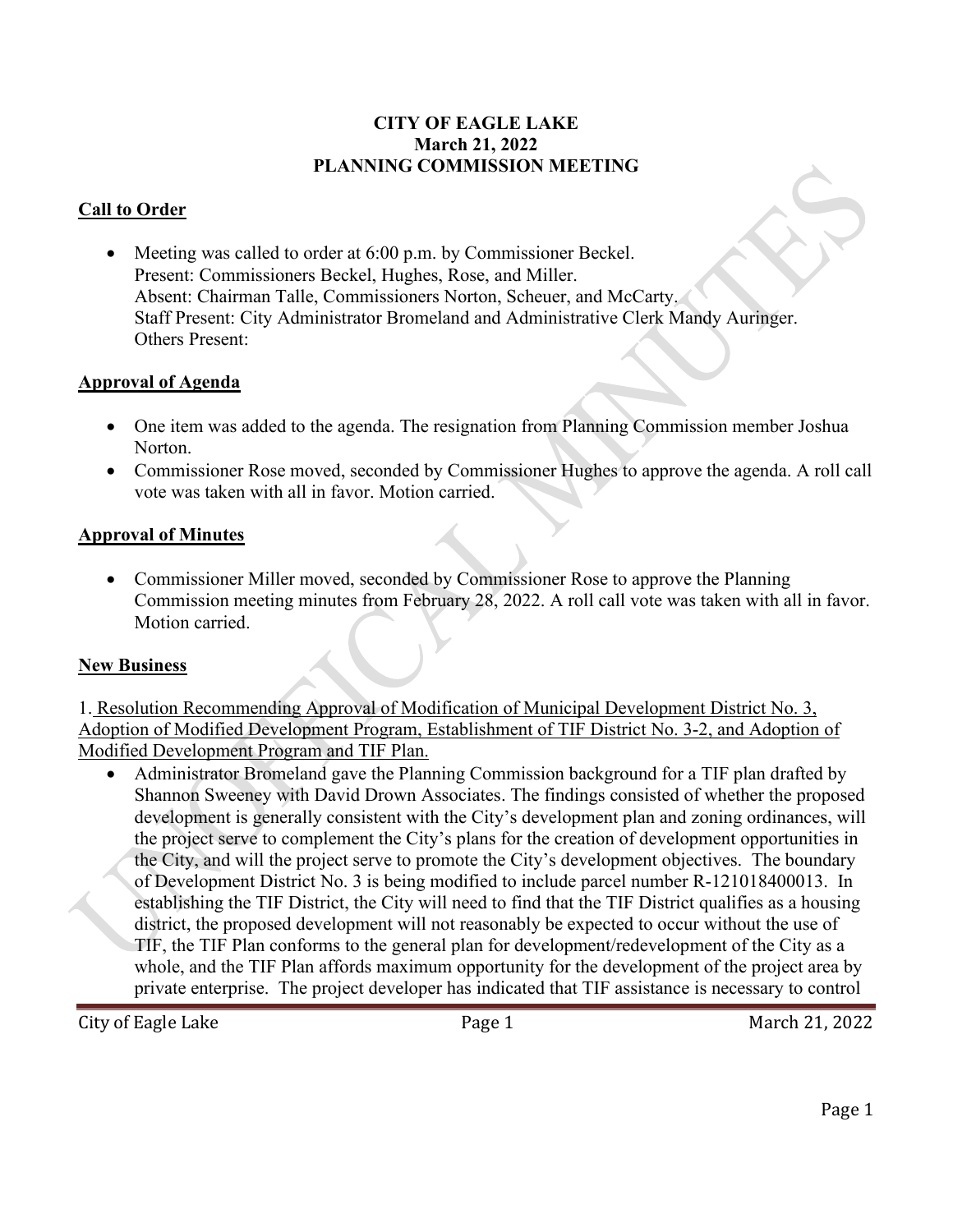certain development costs such that unit rents can be maintained at affordable levels. The developer is intending to construct rental housing units and will assist in meeting the demand for market rate and affordable rental housing. The first phase was originally intended to include 56 units but will now include 64 units and the second phase was originally intended to include 48 units but will now include 40 units. The total number of units will remain the same, but the units in each phase will change.

- Commissioner Rose asked if there would be single family homes. Administrator Bromeland stated there are single family homes included on the preliminary concept plan provided by the developer, which will be owner occupied and slab on grade twin homes. This development will be in an association which includes maintenance. It was noted that TIF is being sought for the 8-plex units. It was noted on the concept plan that the developer is proposing 16 single family homes in an association and a possible 76 detached single-family dwellings within the development. In total, the developer is proposing a possible 225 housing units in the development.
- Commissioners Beckel and Miller asked about the zoning. Administrator Bromeland stated the parcel is currently A1. It was noted that there could be different zoning classifications within the development for different types of housing such as single family and multiple family and that careful consideration should be given to zoning classification to ensure that there are areas zoned specifically for single family housing.
- Commissioner Miller stated he believes that this proposed project meets all 3 points, it is generally consistent with the City's development plan and zoning ordinance, the project will serve to complement the City's plans for creation of development opportunities in the City, and it will serve to promote the City's development objectives. Administrator Bromeland added that this project would help finish the water looping project.
- Commissioner Rose moved, seconded by Commissioner Hughes, to approve the attached resolution for TIF district modifications with findings. A roll call vote was taken with all voting in favor. Motion carried.
- 2. Resignation from Planning Commission Members Katherine Scheurer and Joshua Norton.
	- Notice of resignations were received from Planning Commission members Katherine Scheurer and Joshua Norton.
	- Commissioner Miller moved, seconded by Commissioner Rose, to accept the resignations of Planning Commission members Katherine Scheuer and Joshua Norton. A roll call vote was taken with all voting in favor. Motion carried.
- 3. Discuss Filling Vacancy and Review of Current Roster of Members.
	- Following the April 4<sup>th</sup> City Council meeting in which a resolution will be included accepting the resignation of Katherine Scheurer and Joshua Norton, an announcement can be made advertising the vacancy. At the present time, the Planning Commission consists of 7 members and 1 alternate.
	- Commissioner Hughes asked what are ways we can find new members. Commissioner Miller stated he thought it might be a good idea to invite people to see what the Planning Commission

City of Eagle Lake Page 2 March 21, 2022